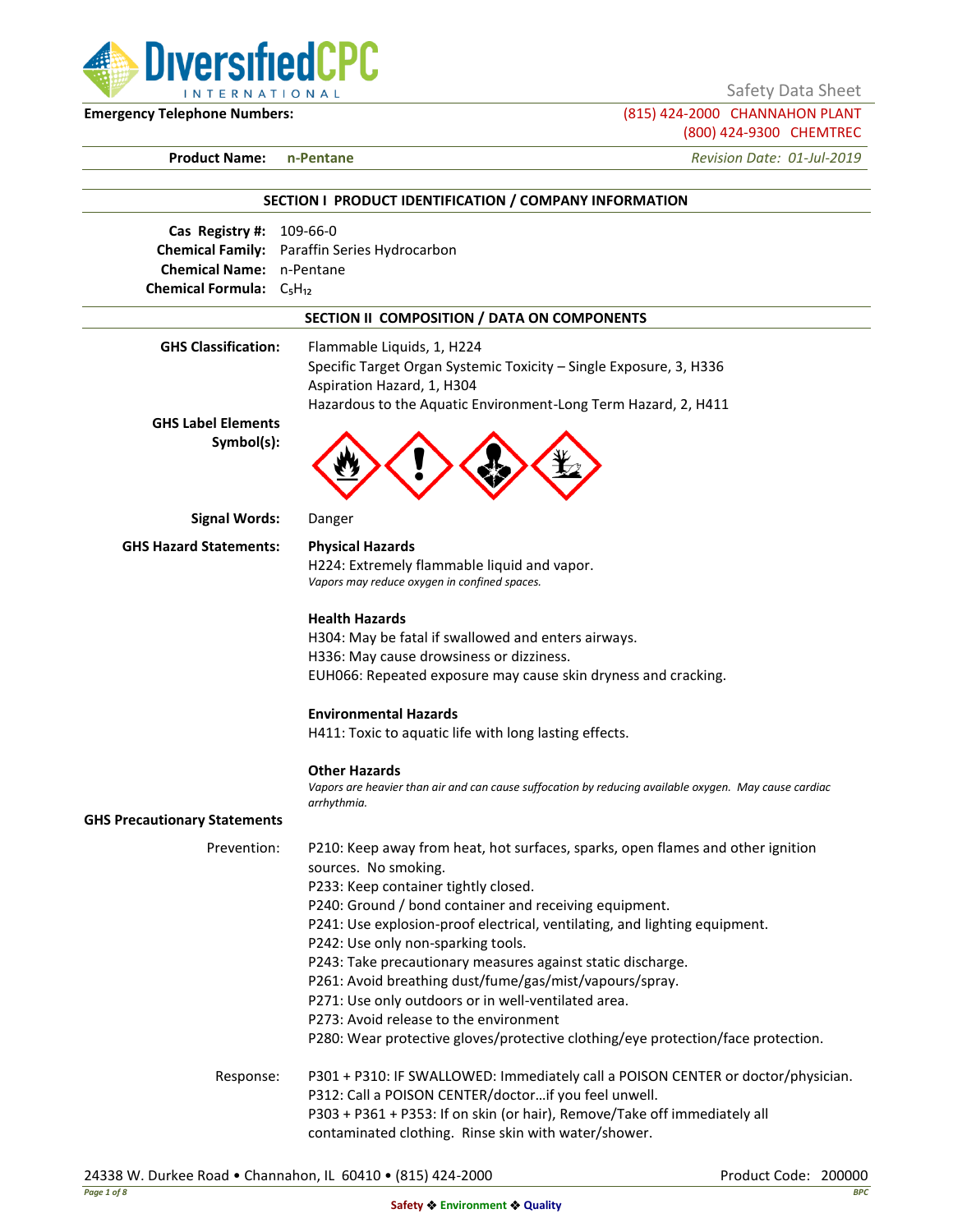

|           | P304 + P340: If INHALED: Remove person to fresh air and keep comfortable for<br>breathing.<br>P331: Do NOT induce vomiting.<br>P370 + P378: In case of fire: Evacuate area. Use manufacturer/supplier or the<br>competent authority to specify appropriate media for extinction.<br>P391: Collect Spillage. |
|-----------|-------------------------------------------------------------------------------------------------------------------------------------------------------------------------------------------------------------------------------------------------------------------------------------------------------------|
| Storage:  | P403+P235: Store in a well-ventilated place. Keep cool.<br>P403+P233: Store in well-ventilated place Keep container tightly closed.<br>P405: Store locked up.                                                                                                                                               |
| Disposal: | P501: Dispose of Contents/Container to an approved waste disposal plant.                                                                                                                                                                                                                                    |

|  |  | SECTION III COMPOSITION / INFORMATION ON INGREDIENTS |
|--|--|------------------------------------------------------|
|--|--|------------------------------------------------------|

| <b>INGREDIENT</b> | CAS No.  | <b>EINICS No.</b> | TARGET (WT%) |
|-------------------|----------|-------------------|--------------|
| n-Pentane         | 109-66-0 | 203-692-4         | 100          |

### **SECTION IV FIRST AID MEASURES**

### **Emergency First Aid Procedures**

**Eye Contact:** For liquid contact, irrigate with running water for minimum of 15 minutes. Seek medical attention. **Skin Contact:** For liquid contact, warm areas gradually and get medical attention if there is evidence of frost bite or tissue damage. Flush area with lukewarm water. Do not rub affected area. If blistering occurs, apply a sterile dressing. Seek medical attention. **Inhalation:** Remove to fresh air. Artificial respiration and/or oxygen may be necessary. Consult a physician.

**Ingestion:** Keep respiratory tract clear. Do Not Induce vomiting. Seek immediate medical attention.

Most important symptoms and effects

**Acute:** Anesthetic effects at high concentrations.

**Delayed:** None known or anticipated. See Section 11 for information on effects from chronic exposure, if any.

**Notes to Physician:** Epinephrine and other sympathomimetic drugs may initiate cardiac arrhythmias in persons exposed to high concentrations of hydrocarbons (e.g., in enclosed spaces or with deliberate abuse). The use of other drugs with less arrhythmogenic potential should be considered. If sympathomimetic drugs are administered, observe for the development of cardiac arrhythmias.

### **SECTION V FIRE FIGHTING MEASURES**

### **Suitable Extinguishing Media:**

Water spray, Water mist, Foam, Dry chemical or Carbon Dioxide. Carbon dioxide can displace oxygen. Use caution when applying carbon dioxide in confined spaces.

### **Fire Fighting Procedures:**

For fires beyond the initial stage, emergency responders in the immediate hazard area should wear protective clothing. When the potential chemical hazard is unknown, in enclosed or confined spaces, a self contained breathing apparatus should be worn. In addition, wear other appropriate protective equipment as conditions warrant (see Section 8). Isolate immediate hazard area and keep unauthorized personnel out. Stop spill/release if it can be done safely. If this cannot be done, allow fire to burn. Move undamaged containers from immediate hazard area if it can be done safely. Stay away from ends of container. Water spray may be useful in minimizing or dispersing vapors and to protect personnel. Cool equipment exposed to fire with water, if it can be done safely.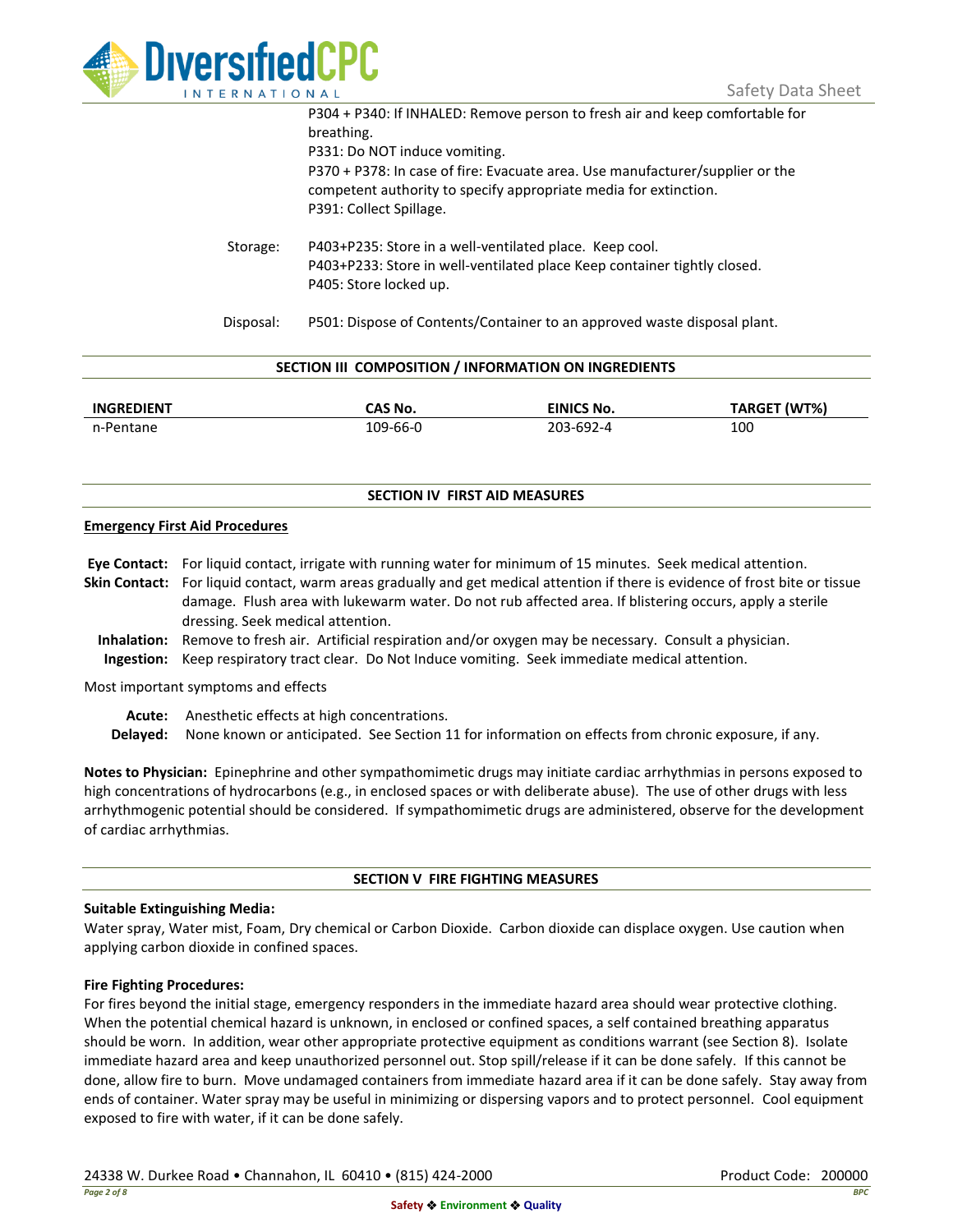

#### **Unusual Fire and Explosion Hazards:**

Extremely flammable. This material can be ignited by heat, sparks, flames, or other sources of ignition. The vapor is heavier than air. Vapors may travel considerable distances to a source of ignition where they can ignite, flash back, or explode. May create vapor/air explosion hazard indoors, in confined spaces, outdoors, or in sewers. If container is not properly cooled, it can rupture in the heat of a fire. Drains can be plugged and valves made inoperable by the formation of ice if rapid evaporation of large quantities of the liquefied gas occurs. Do not allow run-off from fire fighting to enter drains or water courses – may cause explosion hazard in drains and may reignite.

**Hazardous Combustion Products**: Combustion may yield smoke, carbon monoxide, and other products of incomplete combustion. Oxides of nitrogen and sulfur may also be formed.

*See Section 9 for Flammable Properties including Flash Point and Flammable (Explosive) Limits.*

### **NPCA - HMIS RATINGS**

| <b>HEALTH</b>              |  |
|----------------------------|--|
| <b>FLAMMABILITY</b>        |  |
| <b>REACTIVITY</b>          |  |
| <b>PERSONAL PROTECTION</b> |  |

**PERSONAL PROTECTION - (***Personal Protection Information To Be Supplied By The User)*

### **SECTION VI ACCIDENTAL RELEASE MEASURES**

### **Steps To Be Taken If Material Is Released or Spilled**

Avoid sources of ignition - ventilate area. Use water fog to evaporate or ventilate. Protect body against contact with liquid. If confined space - use self contained breathing apparatus. Consult local fire authorities.

**Personal Precautions:** Extremely flammable. Spillages of liquid product will create a fire hazard and may form an explosive atmosphere. Keep all sources of ignition and hot metal surfaces away from spill/release if safe to do so. The use of explosion-proof electrical equipment is recommended. Beware of accumulation of vapors in low areas or contained areas, where explosive concentrations may occur. Prevent from entering drains or any place where accumulation may occur. Ventilate area and allow to evaporate. Stay upwind and away from spill/release. Avoid direct contact with material. For large spillages, notify persons downwind of the spill/release, isolate immediate hazard area and keep unauthorized personnel out. Wear appropriate protective equipment, including respiratory protection, as conditions warrant (see Section 8). See Sections 2 and 7 for additional information on hazards and precautionary measures.

**Environmental Precautions:** Stop spill/release if it can be done safely. Water spray may be useful in minimizing or dispersing vapors. Prevent product from entering drains. If product contaminates rivers and lakes or drains inform respective authorities.

**Methods for Containment and Clean-Up**: Contain spillage, and then collect with noncombustible absorbent material. Place in containier for disposal according to local / national regulations. Notify relevant authorities in accordance with all applicable regulations.

Recommended measures are based on the most likely spillage scenarios for this material; however local conditions and regulations may influence or limit the choice of appropriate actions to be taken.

### **SECTION VII HANDLING AND STORAGE**

**Precautions for safe handling:** Comply with state and local regulations. Avoid contact with skin, eyes and clothing. Avoid breathing vapors. Keep away from heat or sources of ignition. Prohibit smoking in areas of storage or use. Take precautionary measures against static discharge. Use good personal hygiene practices and wear appropriate personal protective equipment (see section 8).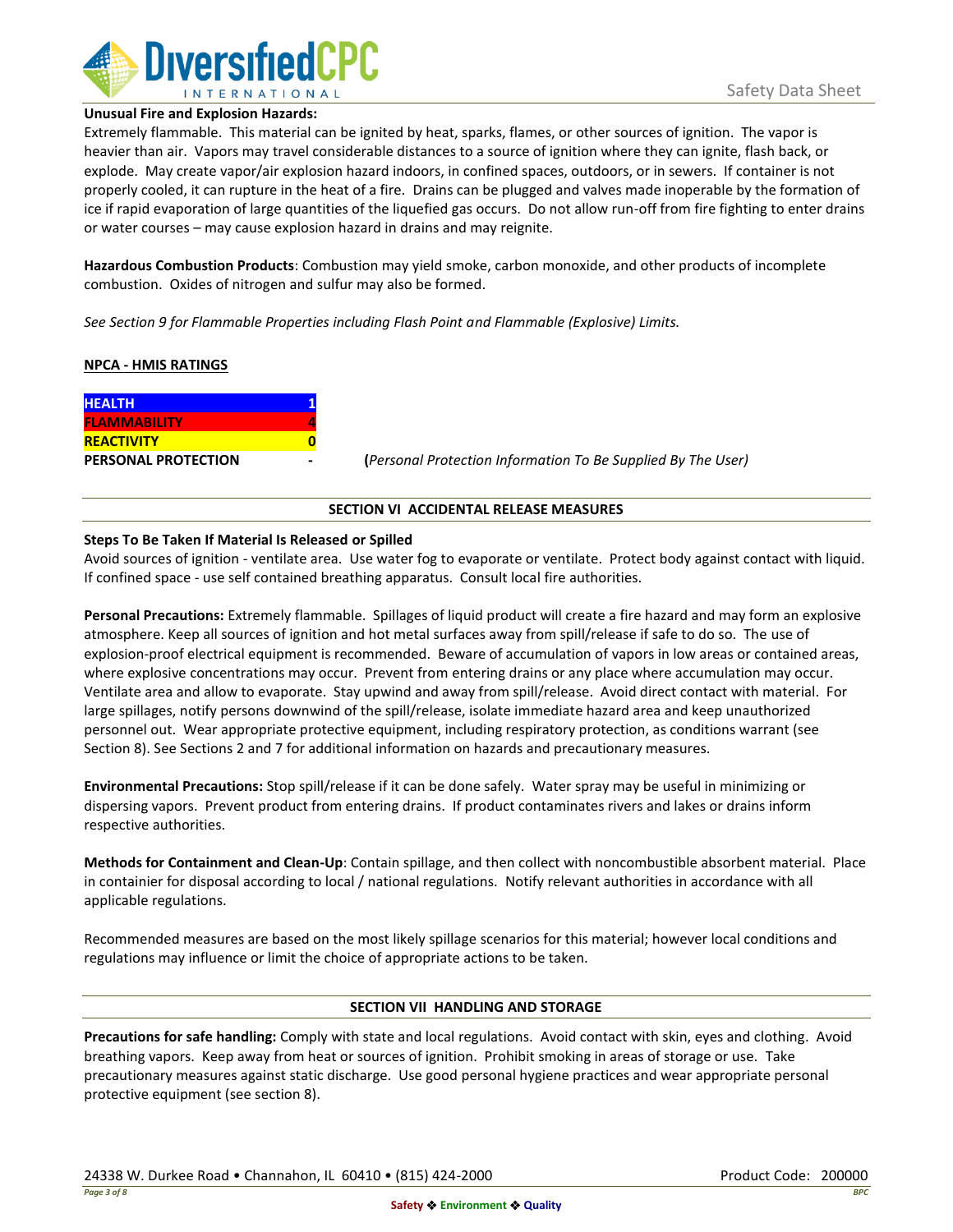

# Safety Data Sheet

Vapors can accumulate in confined spaces and limit oxygen available for breathing. Use only with adequate ventilation. The use of explosion-proof electrical equipment is recommended and may be required (see appropriate fire codes). Refer to NFPA-70 and/or API RP 2003 for specific bonding/grounding requirements. Electrostatic charge may accumulate and create a hazardous condition when handling or processing this material. To avoid fire or explosion, dissipate static electricity during transfer by grounding and bonding containers and equipment before transferring material. Do not enter confined spaces such as tanks or pits without following proper entry procedures such as ASTM D-4276 and 29CFR 1910.146.

**Conditions for safe storage:** Keep container(s) tightly closed and properly labeled. Use and store this material in cool, dry, well ventilated areas away from heat, direct sunlight, hot metal surfaces, and all sources of ignition. Store only in approved containers. Post area "No Smoking or Open Flame." Keep away from any incompatible material (see Section 10). Protect container(s) against physical damage. Outdoor or detached storage is preferred. Indoor storage should meet OSHA standards and appropriate fire codes.

"Empty" containers retain residue and may be dangerous. Do not pressurize, cut, weld, braze, solder, drill, grind, or expose such containers to heat, flame, sparks, or other sources of ignition. They may explode and cause injury or death.

| SECTION VIII EXPOSURE CONTROLS / PERSONAL PROTECTION                                |                                                                                                                                                                                                                                                                                                                                                                                                                                                 |                           |                                   |                          |                  |
|-------------------------------------------------------------------------------------|-------------------------------------------------------------------------------------------------------------------------------------------------------------------------------------------------------------------------------------------------------------------------------------------------------------------------------------------------------------------------------------------------------------------------------------------------|---------------------------|-----------------------------------|--------------------------|------------------|
| <b>Exposure Limits</b>                                                              |                                                                                                                                                                                                                                                                                                                                                                                                                                                 |                           |                                   |                          |                  |
| Component                                                                           |                                                                                                                                                                                                                                                                                                                                                                                                                                                 | <b>ACIGH</b><br>TLV (TWA) | <b>ACIGH</b><br><b>TLV (STEL)</b> | <b>OSHA PEL</b><br>(TWA) | <b>OTHER PEL</b> |
| n-Pentane                                                                           |                                                                                                                                                                                                                                                                                                                                                                                                                                                 | 1000 ppm                  |                                   | 1000 ppm                 |                  |
| <b>Engineering Controls:</b><br><b>Personal Protection:</b><br>Eye/Face Protection: | If current ventilation practices are not adequate to maintain airborne concentrations below<br>the established exposure limits, additional engineering controls may be required.<br>The use of eye protection (such as splash goggles) that meets or exceeds ANSI Z.87.1 is<br>recommended when there is potential liquid contact to the eye. Depending on conditions                                                                           |                           |                                   |                          |                  |
| <b>Skin Protection:</b><br><b>Respiratory Protection:</b>                           | of use, a face shield may be necessary.<br>Impervious, insulated gloves recommended.<br>A NIOSH approved, self-contained breathing apparatus (SCBA) or equivalent operated in a                                                                                                                                                                                                                                                                 |                           |                                   |                          |                  |
|                                                                                     | pressure demand or other positive pressure mode should be used in situations of oxygen<br>deficiency (oxygen content less than 19.5 percent), unknown exposure concentrations, or<br>situations that are immediately dangerous to life or health (IDLH).<br>A respiratory protection program that meets or is equivalent to OSHA 29 CFR 1910.134 and<br>ANSI Z88.2 should be followed whenever workplace conditions warrant a respirator's use. |                           |                                   |                          |                  |

Suggestions provided in this section for exposure control and specific types of protective equipment are based on readily available information. Users should consult with the specific manufacturer to confirm the performance of their protective equipment. Specific situations may require consultation with industrial hygiene, safety, or engineering professionals.

|                                          |                           | SECTION IX PHYSICAL AND CHEMICAL PROPERTIES                                      |                                                   |
|------------------------------------------|---------------------------|----------------------------------------------------------------------------------|---------------------------------------------------|
|                                          |                           | <b>Appearance &amp; Odor:</b> Clear, colorless liquid with sweet petroleum odor. |                                                   |
| <b>Odor Threshold: No Data</b>           |                           |                                                                                  |                                                   |
|                                          | <b>pH:</b> Not Applicable |                                                                                  |                                                   |
| <b>Melting / Freezing Point:</b> No Data |                           | Initial Boiling Point / Range: 97 °F                                             |                                                   |
| Flash Point (Method): -40 °F (Estimated) |                           |                                                                                  | <b>Evaporation Rate:</b> $>1$ (Ethyl Ether = 1.0) |

### 24338 W. Durkee Road • Channahon, IL 60410 • (815) 424-2000 Product Code: 200000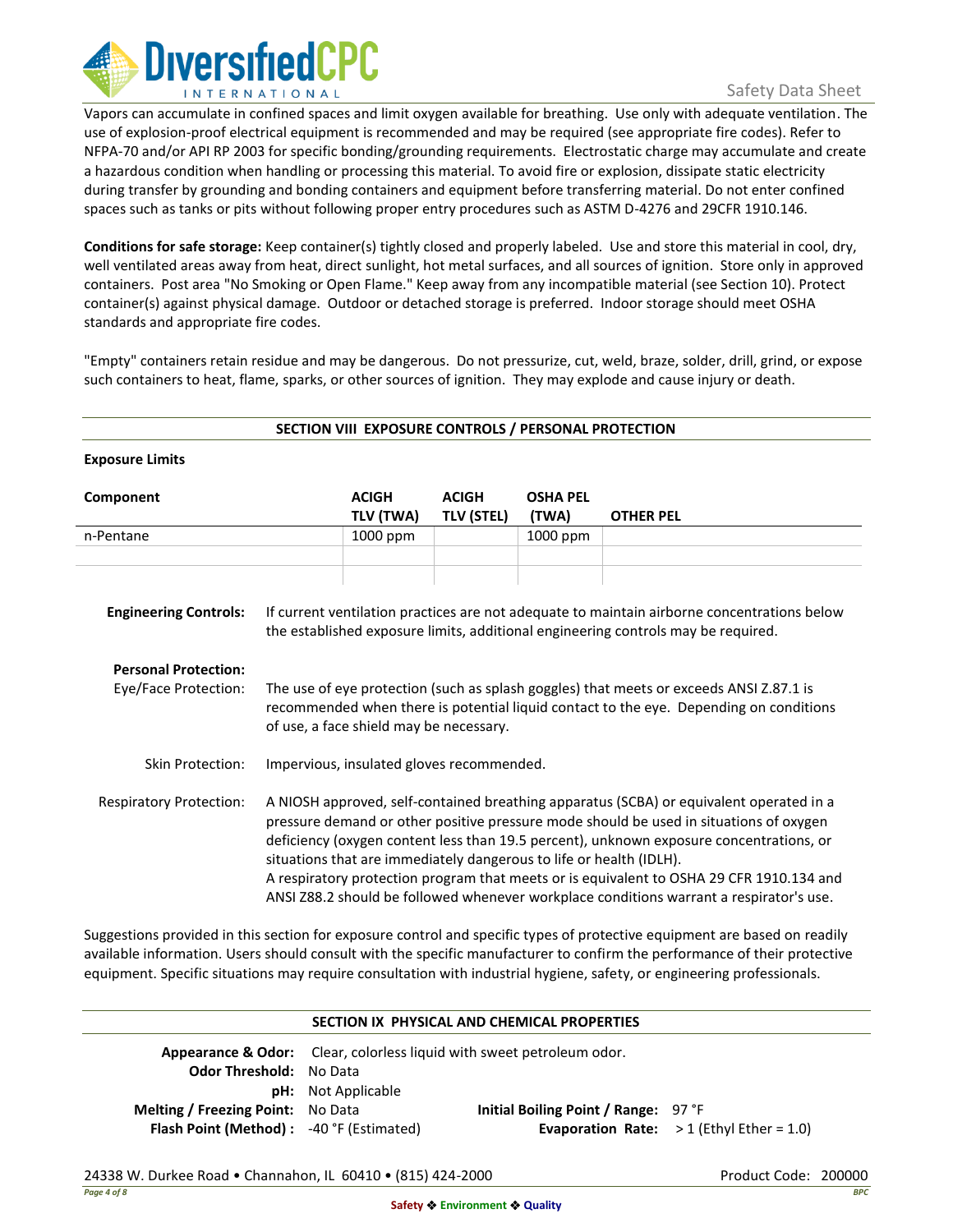

Safety Data Sheet

**Vapor Pressure @ 70 °F:** 8.6 PSIA **Vapor Density (air = 1.00):** 2.5 **Specific Gravity (H2O = 1.00) :** 0.631 **Solubility in Water @ 70 °F:** 0% **Percent Volatile by Volume :** 100% **Auto-ignition temperature:** 588 °F **Decomposition Data:** No Data **Viscosity**: No Data

**Lower Explosion Limit:** 1.4% (vol.) Gas in air **Upper Explosion Limit:** 7.8% (vol.) Gas in air

### **SECTION X STABILITY AND REACTIVITY**

**Stable** 

| Stability:                                   |  |  |
|----------------------------------------------|--|--|
| <b>Hazardous Polymerization:</b>             |  |  |
| <b>Incompatibility (Materials to Avoid):</b> |  |  |
| <b>Hazardous Decomposition Products:</b>     |  |  |
| <b>Conditions to Avoid:</b>                  |  |  |

**Can not occur** May react with strong oxidizing agents, eg. chlorates, nitrates, peroxides. **Hazardous Decomposition Products:** Carbon monoxide, volatile hydrocarbon vapors **Conditions to Avoid:** High heat, spark, and open flames

### **SECTION XI TOXICOLOGICAL INFORMATION**

### **Effects Of Over Exposure**

**Ingestion:** Aspiration hazard! **Inhalation:** Inhalation of vapor may produce anesthetic effects and feeling of euphoria. Prolonged overexposure can cause rapid breathing, headache, dizziness, narcosis, unconsciousness, and death from asphyxiation, depending on concentration and time of exposure. **Skin Contact:** May degrease the skin.

**Eye Contact:** Liquid can cause severe irritation, redness, tearing, blurred vision, and possible freeze burns.

**Specific Target Organ Toxicity (Single Exposure):** Not expected to cause organ effects from single exposure. **Specific Target Organ Toxicity (Repeated Exposure):** Not expected to cause organ effects from repeated exposure. **Carcinogenicity:** Not expected to cause cancer. This substance is not listed as a carcinogen by IARC, NTP or OSHA. **Germ Cell Mutagenicity:** Not expected to cause heritable genetic effects. **Reproductive Toxicity:** Not expected to cause reproductive toxicity.

**Other Comments:** High concentrations may reduce the amount of oxygen available for breathing, especially in confined spaces. Hypoxia (inadequate oxygen) during pregnancy may have adverse effects on the developing fetus.

### **Information on Toxicological Effects of Components**

### **Isopentane**

*Target Organs:* No systemic or neurotoxic effects were noted in rats exposed to concentrations of isopentane as high as 2,250 ppm for 12 weeks.

*Reproductive Toxicity:* No data.

### **n-Pentane**

*Target Organs:* No systemic or neurotoxic effects were noted in rats exposed to concentrations of n-pentane as high as 3,000 ppm for 16 weeks.

*Reproductive Toxicity:* No adverse developmental effects were observed in rats exposed to n-pentane; no observed adverse effect level = 20 mg/l.

### **SECTION XII ECOLOGICAL INFORMATION**

May cause long-term adverse effects in the aquatic environment.

### **Toxicity to fish**

Isopentane : LC50: 3,1 mg/l Exposure time: 96 HR Species: Oncorhynchus mykiss (rainbow trout) n-Pentane : LC50: 4,3 mg/l

24338 W. Durkee Road • Channahon, IL 60410 • (815) 424-2000 Product Code: 200000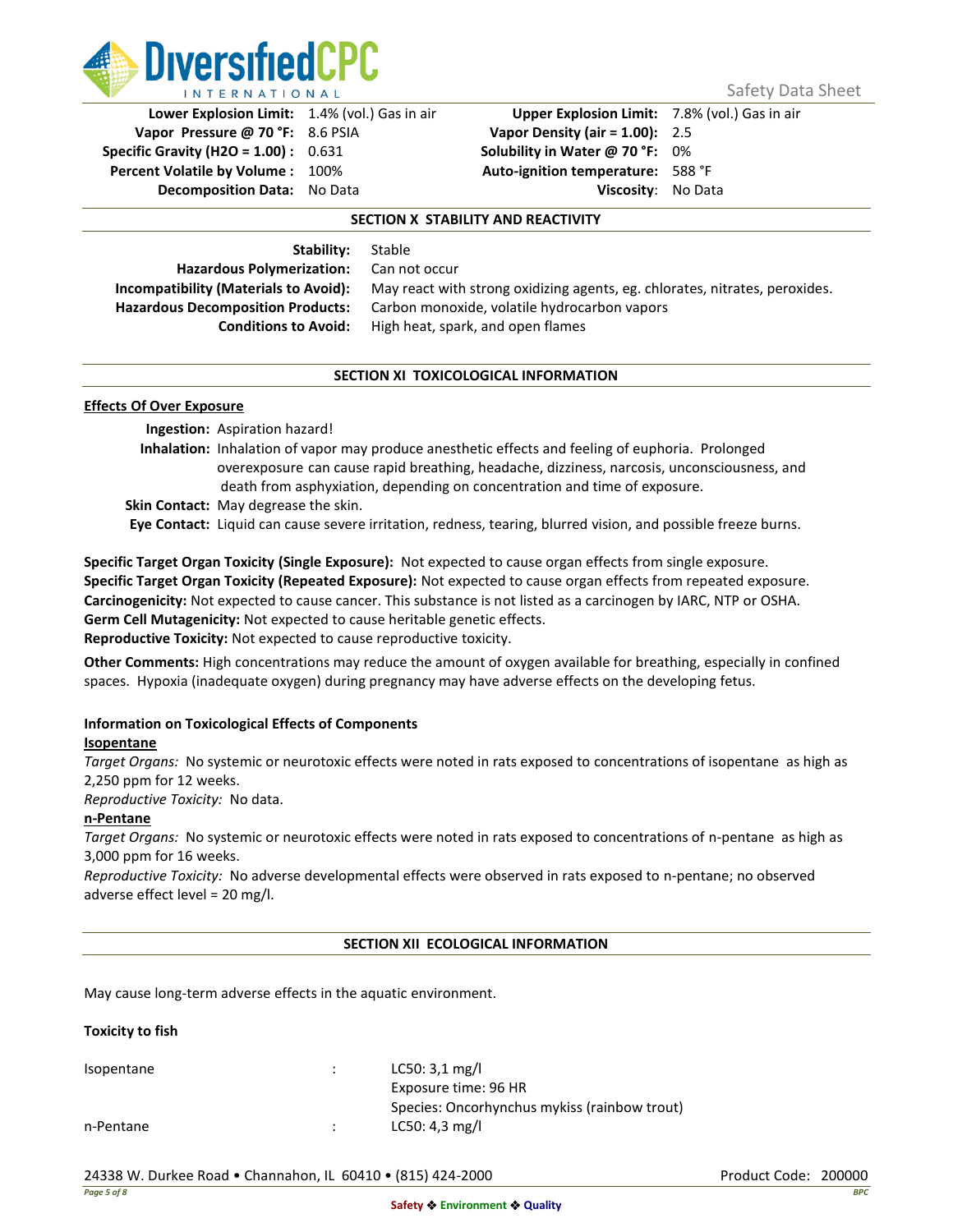

## Exposure time: 96 HR Species: Oncorhynchus mykiss (rainbow trout)

### **Toxicity to daphnia and other aquatic invertebrates**

| Isopentane |   | EC50: 2,3 mg/l                      |
|------------|---|-------------------------------------|
|            |   | Exposure time: 48 HR                |
|            |   | Species: Daphnia magna (Water flea) |
| n-Pentane  | ÷ | EC50: $2,7$ mg/l                    |
|            |   | Exposure time: 48 HR                |
|            |   | Species: Daphnia magna (Water flea) |

**Persistence and Degradability:** The hydrocarbons in this material are expected to be inherently biodegradable. In practice, hydrocarbon gases are not likely to remain in solution long enough for biodegradation to be a significant loss process.

**Bioaccumulative Potential:** Not expected as having the potential to bioaccumulate.

**Other Adverse Effects:** An environmental hazard cannot be excluded in the event of unprofessional disposal or handling. May be Toxic to aquatic life. May cause long lasting harmful effects to aquatic life.

### **SECTION XIII DISPOSAL INFORMATION**

### **Waste Disposal**

- (1) Mechanical Recovery
- (2) Flare-Off At Safe Location (Vapors)
- (3) Exhaust to Atmosphere in Safe Location (No Open Flames)

This material, if it must be discarded, may meet the criteria of a hazardous waste as defined by US EPA under RCRA (40 CFR 261) or other State and local regulations. Measurement of certain physical properties and analysis for regulated components may be necessary to make a correct determination. If this material is classified as a hazardous waste, federal law requires disposal at a licensed hazardous waste disposal facility.

The product should not be allowed to enter drains, water courses or the soil. Do not contaminate ponds, waterways or ditches with chemical or used container. Send to a licensed waste management company.

*\*\* Comply With All State and Local Regulations \*\**

### **SECTION XIV TRANSPORT INFORMATION**

### **Transport Information**

UN1265, Pentane, 3, PG I

### **SECTION XV REGULATIONS**

### **Regulatory Information**

### **Chemical Inventories**

**USA TSCA:** All components of this product are listed on the TSCA Inventory.

**Europe Einecs:** All components in this product are listed on EINECS

**Canada Domestic Substances List (DSL):** This product and/or all of its components are listed on the Canadian DSL.

**Australia AICS:** All components of this product are listed on AICS.

**Korea ECL:** All components in this product are listed on the Korean Existing Chemicals Inventory (KECI).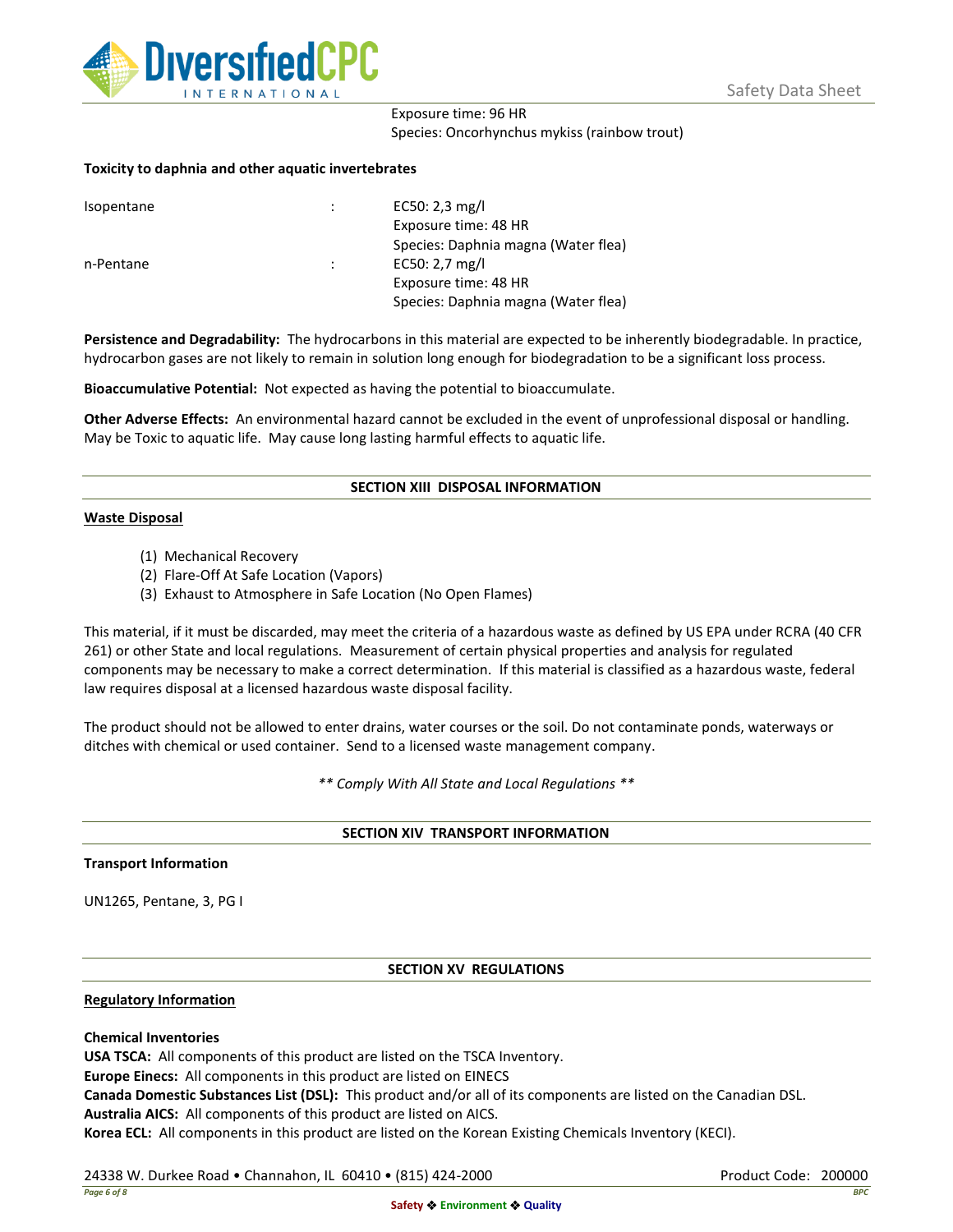

**Japan Miti (ENCS):** All components of this product are listed on MITI.

### **SARA Title III:**

### **CERCLA/SARA (Section 302) Extremely Hazardous Substances and TPQs (in pounds):**

This material does not contain any chemicals subject to the reporting requirements of SARA 302 and 40 CFR 372.

### **SARA (311, 312) Hazard Class:**

Acute Health: No Chronic Health: No Fire Hazard: Yes Pressure Hazard: No

SARA (313) Chemicals: Not listed

**California Proposition 65:** This material does not contain any chemicals which are known to the State of California to cause cancer, birth defects or other reproductive harm at concentrations that trigger the warning requirements of California Proposition 65.

### **EC Classification:**

F+ Extremely flammable

Xn Harmful



N Dangerous for the environment

### **Risk phrases:**

12 Extremely flammable.

R51/53: Toxic to aquatic organisms, may cause long-term adverse effects in the aquatic environment.

R65: Harmful: may cause lung damage if swallowed.

R66: Repeated exposure may cause skin dryness or cracking.

R67: Vapors may cause drowsiness and dizziness.

### **Safety phrases:**

- 9 Keep container in a well-ventilated place.
- 16 Keep away from sources of ignition -No smoking.
- 29 Do not empty into drains
- 33 Take precautionary measures against static discharges.
- 61 Avoid release to the environment. Refer to special instructions/safety data sheet
- 62 If swallowed, do not induce vomiting: seek medical advice immediately and show this container or label where possible

### **SECTION XVI OTHER INFORMATION**

Watch for leaks and spills. Keep containers sealed and store in cool, well-ventilated area. Bond and ground containers during liquid transfer. Provide means to control leaks and spills. Protect from sources of ignition. Prohibit smoking in areas of storage or use. Do not mix with finely divided alkali or alkaline earth metals. Comply with all state and local regulations.

The information provided in this Safety Data Sheet is correct to the best of our knowledge, information and belief at the date of its publication. The information given is designed only as guidance for the safe handling, use, processing, storage, transportation, disposal and release and is not to be considered a warranty or quality specification. The information